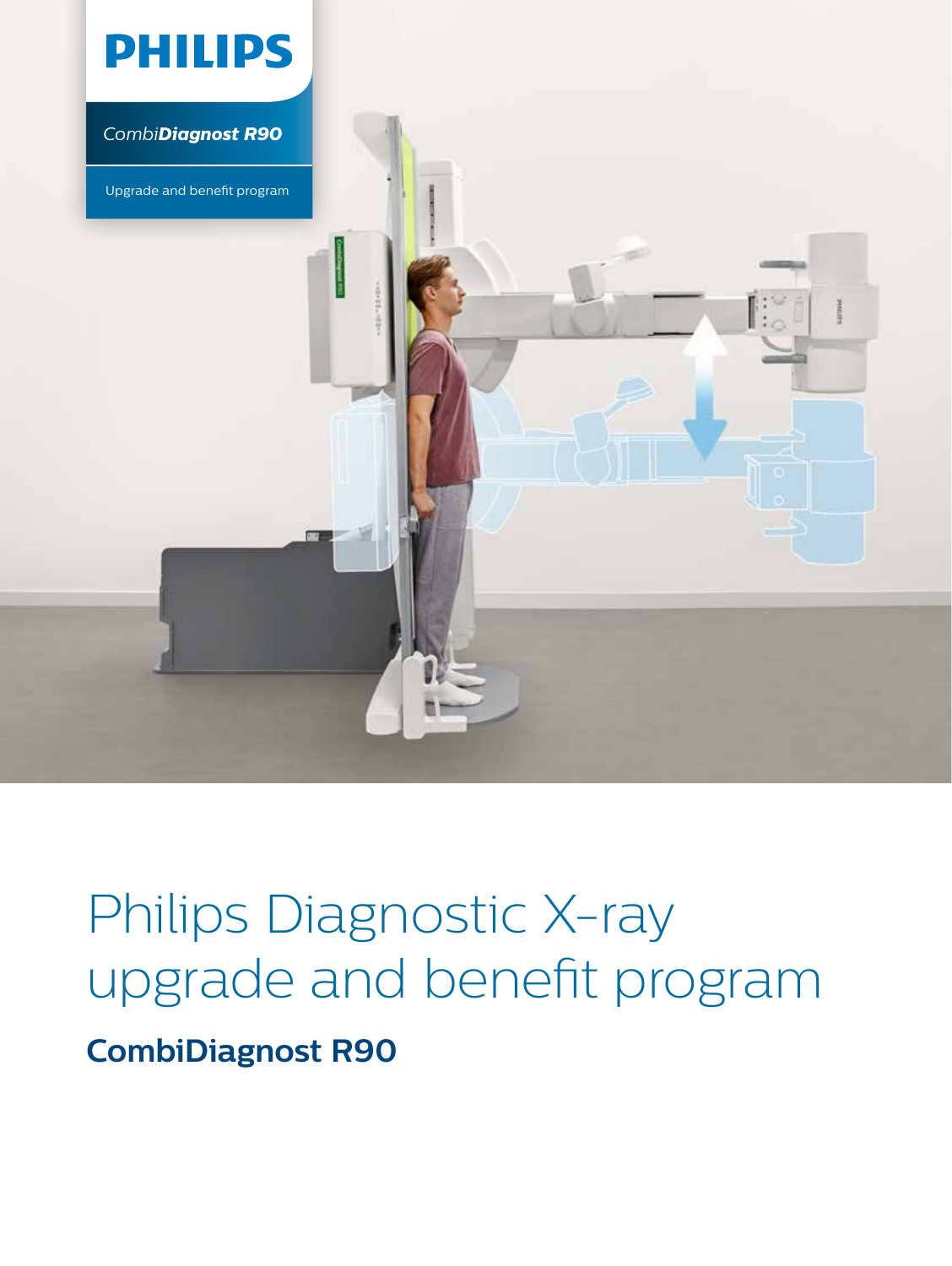## **The sustainability upgrade1**

Philips Diagnostic X-ray is committed to help you provide the highest level of data security to your patients. The sustainability upgrade to Windows 10 offers state-of-the-art protection against vulnerabilities, protecting patient data as well as providing system security across departments, keeping the installed systems safe and secure. CombiDiagnost Rel. 1.0 systems can benefit from sustainability upgrade that includes Windows 10 operating system, the next generation of image processing for radiography images and several new Eleva features to ease your workflow and improve serviceability of your systems.

## Highlights of the package



#### **Windows 10 operating system**

- Windows 10 1607 LTSB enterprise edition
- Security patches support from Microsoft
- Secure and safe system • Improved patient data security
- 



### **UNIQUE 2 image processing for Radiography images**

- Reduced noise and artifacts
- Latest generation of image processing
- Consistent image impression
- Harmonized contrast
- Enhanced details



**Latest Eleva Software** • Harddisk drive encryption • Centralized users management • Remote software

distribution & installation • Target and Deviation Index • Predefined annotations for RF images

### **Improved security Excellent images Easier workflow Work without worries**



#### **Smart geo lock**

- Locks table side operation
- Safe workflow especially during DSA examinations • All nearby fluoroscopy
- work without worries

## Evolve your CombiDiagnost R90 Release 1.0 to CombiDiagnost R90 Release 1.1 with **the sustainability upgrade**

| <b>Benefit</b>               | <b>Product Features</b>                         | <b>CombiDiagnost R90 R.1.0</b>          | <b>CombiDiagnost R90 R.1.1</b>                                                   |
|------------------------------|-------------------------------------------------|-----------------------------------------|----------------------------------------------------------------------------------|
| <b>Advanced Applications</b> | <b>Bone Suppression</b>                         | X                                       | Optional for vertical stand                                                      |
|                              | <b>DSA</b>                                      | X                                       | Optional                                                                         |
|                              | Automatic image stitching                       | Optional for vertical stand             | Optional for table and<br>vertical stand                                         |
| <b>Operating System</b>      | Windows and Eleva                               | Windows 7 and older version<br>of Eleva | Windows 10 and latest Eleva with<br>IT security improvements                     |
| Dose Control                 | Exposure Target index for<br>radiography images | X                                       | $\checkmark$                                                                     |
| Image Quality                | Image Processing for<br>radiography images      | <b>UNIOUE</b>                           | UNIOUE <sub>2</sub><br>(Reduced noise, harmonized<br>contrast, enhanced details) |
| Workflow Enhancement         | Smart geo lock                                  | X                                       | $\checkmark$                                                                     |
|                              | Reference monitor in exam room                  | X                                       | Optional, including remote<br>control for image navigation                       |

<sup>1</sup> Regulatory approval currently only granted for CE-related regions. Other countries pending.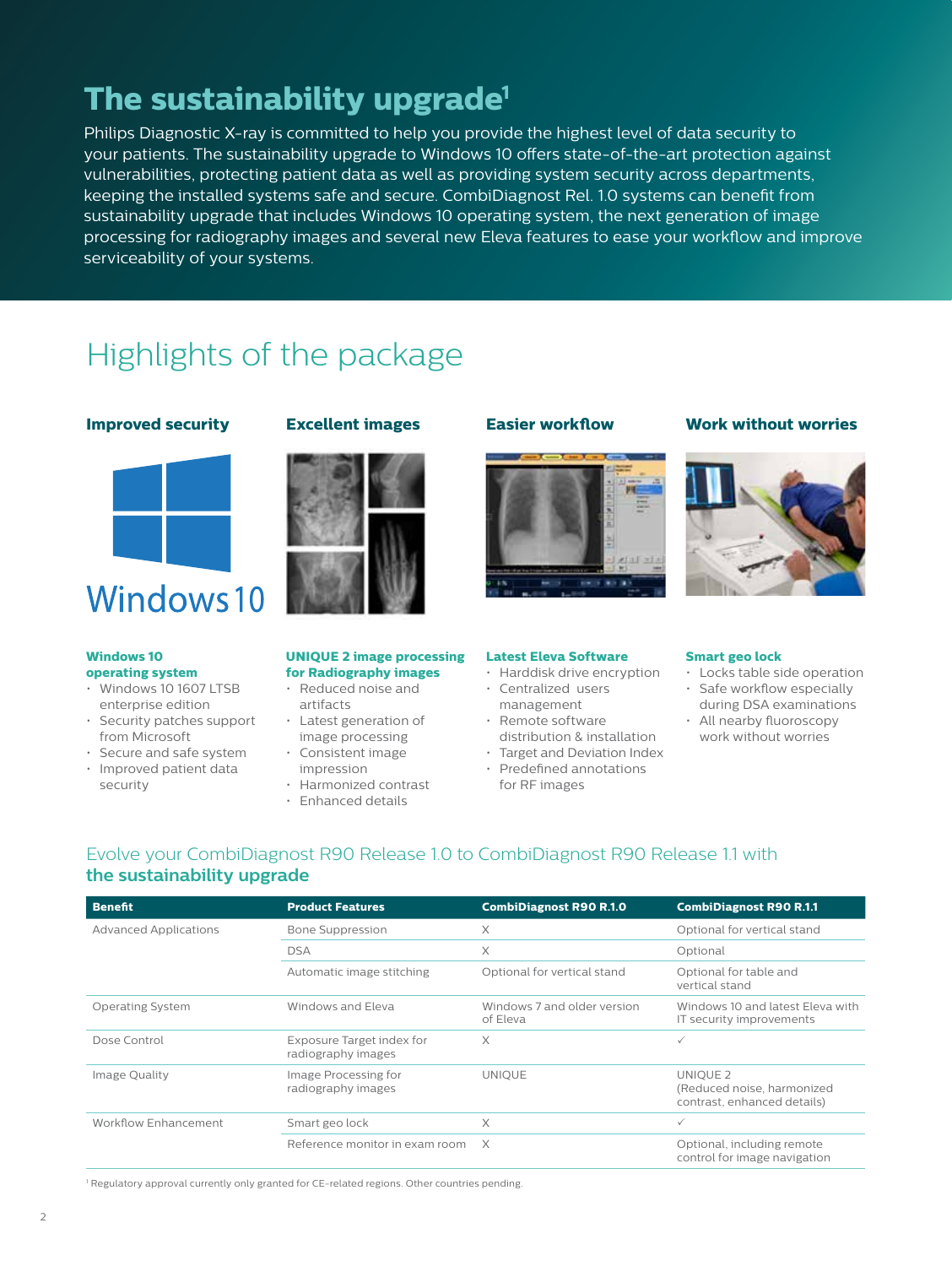## **The pediatric package**

The pediatric package is designed to give you an optimized pediatric functionality during Radiography procedures on your new or already installed CombiDiagnost R90. It allows you to better control pediatric dose and improve your processes when examining children. To reduce stress and to help children feel less intimidated, Philips recommends adding the optional Ambient Experience to the package.

## Highlights of the package



#### **SkyFlow Plus**

- Gridless worklow for free exposures in rad imaging
- Improves image contrast
- Allows for fewer retakes caused by grid misalignment
- Supports X-ray dose management
- Is fully automatic, patient adaptive, and works without special attention

### **Gridless imaging Easy pediatric workflow Smart dose control**



#### **Small SkyPlate detector**

- Detector size 24 cm x 30 cm (approx. 10" x 12")
- Lightweight detector for convenient pediatric imaging
- CsI detector allowing excellent DR images



### **Clinical QC**

- Easy and convenient monitoring of departmental quality standards
- Dose documentation per image and examination
- Reject analysis

### Increase your patient experience with **Ambient Experience**

Create an engaging, multi-sensorial imaging environment that promotes a sense of well-being



**Philips Ambient Experience** 

<sup>2</sup> Compared to a room not equipped with Philips Ambient Experience. Result based on case study "Patient-friendly environment. Philips Ambient Experience puts X-ray examinations in a completely new light, 4522 962 86928 \* Oct 2012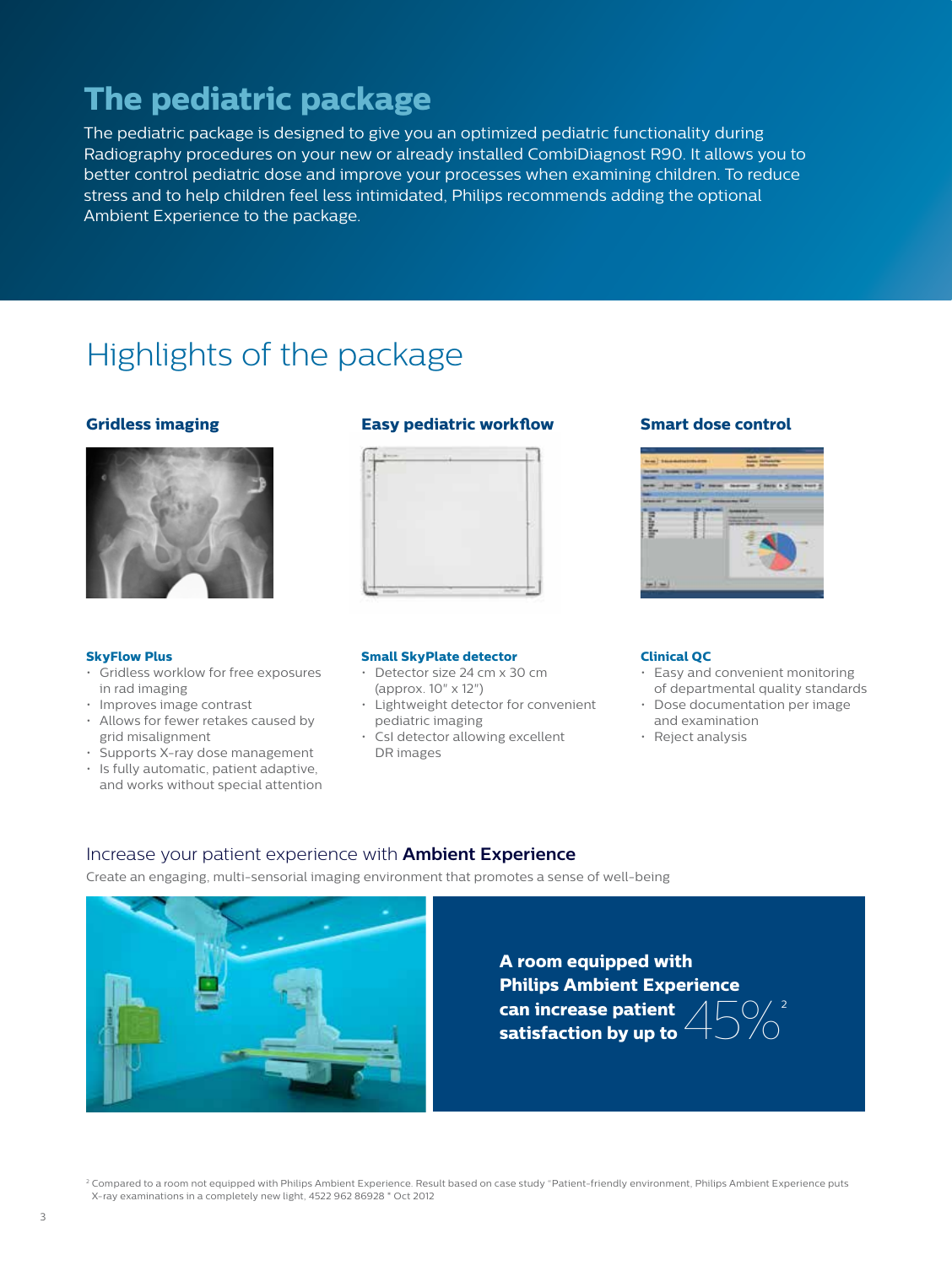## **The orthopedic package**

The orthopedic package is designed to give you full orthopedic functionality on your CombiDiagnost R90. It allows you to do full spine and full leg imaging either on the vertical stand equipped with the patient support or simply at the table for lying or standing patients. Systems which are already configured with automatic image stitching at the vertical stand can now enhance room flexibility by adding the automatic image stitching software also for images acquired at the CombiDiagnost R90 table.

## Highlights of the package



### **Patient comfort Flexible workflow Fully automatic**



#### **Upgrades for High Performance Room**

- Automatic Image Stitching on the table in upright and lying position with body coverage of up to 150 cm (59") • Lead Ruler for stitching on the table
- 
- Pair of handles
- Automatic image stitching on the vertical stand
- Removable grid 40/8/180
- Patient Support for stitching
- Lead Ruler for stitching on the vertical stand
- Adjustable Straps for Patient Support
- Orthopedic measurement tools

### **Upgrades for Classic Room**

- Automatic Image Stitching on the table in upright and lying position
- Large body coverage of up to 150 cm (59")
- Lead Ruler for stitching on the table
- Pair of handles
- Orthopedic measurement tools



**The sustainability upgrade is needed as baseline for DSA and the orthopedic package.** If stitching shall be performed at the vertical stand, the ceiling suspended tube must already be configured with Comfort Move room motorization.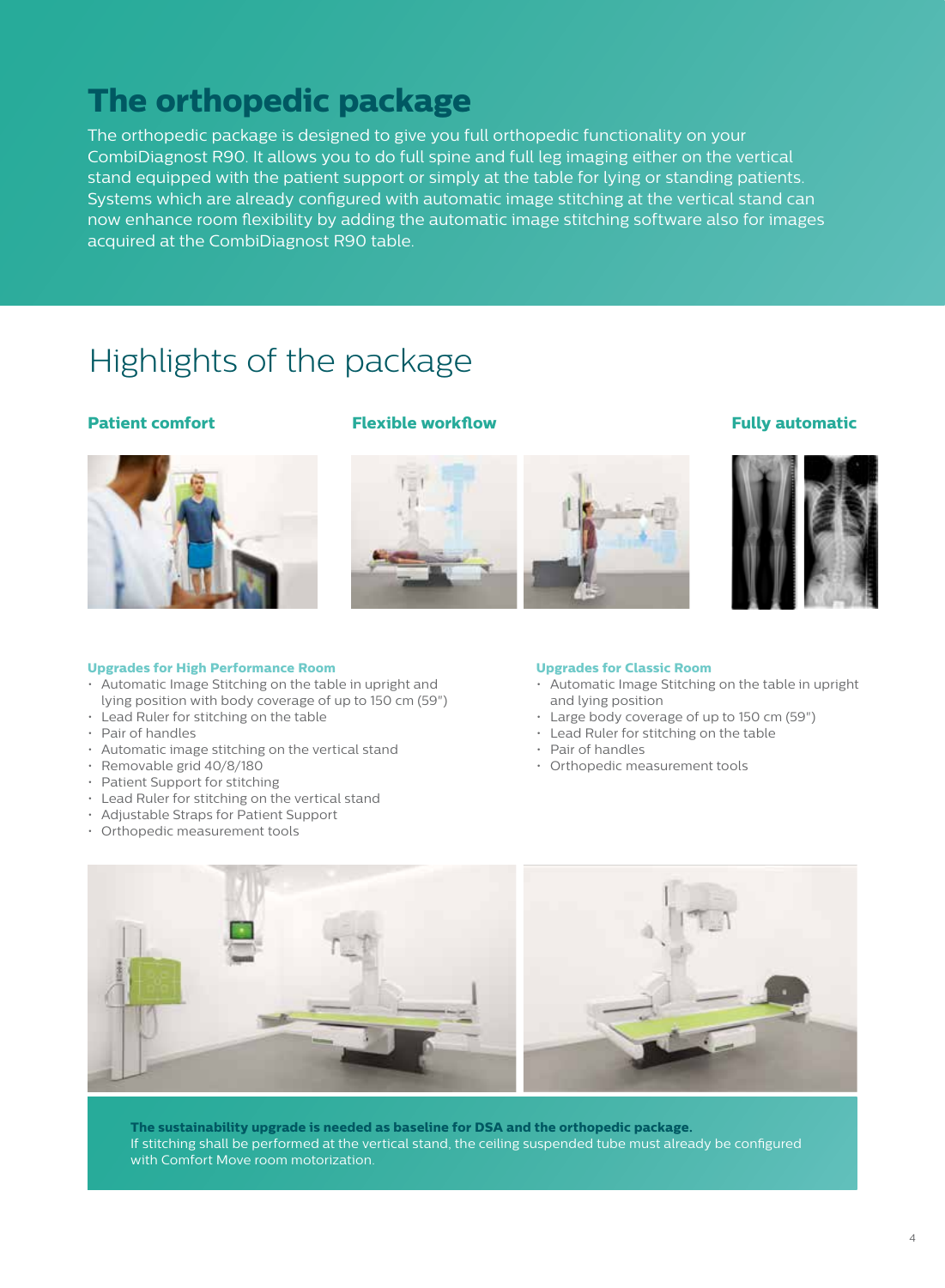## **The Digital Subtraction Angiography package**

With Philips Digital Subtraction Angiography (DSA), blood vessels can be visualized at UNIQUE image quality. Automatic examination pre-sets support a smooth and efficient workflow in angiography examinations. To extend flexibility and safety during DSA examinations the CombiDiagnost R90 table is enhanced with the smart geo lock for nearby work without worries.

## Highlights of the package



### **Intuitive DSA features**

- Roadmapping: Live subtraction under fluoroscopy
- Live subtraction under spot image acquisition
- Stenosis measurement: Specific vascular measurement
- Pixel shift including split screen pixel shift: Repositioning of mask image with sub-pixel increments
- Trace & subtract function
- Remasking: Manual selection of mask images
- Landmarking: Adjustment of the mask image to control the visible background anatomy

### **Diagnostic confidence All information at one glance**



### **Full control at the patient's side**

- Reference monitor in the examination room to be mounted either on a ceiling suspension or trolley • Reference image software license
- Remote control for image navigation



**The sustainability upgrade is needed as baseline for DSA and the orthopedic package.** To perform DSA a nearby control trolley is needed.